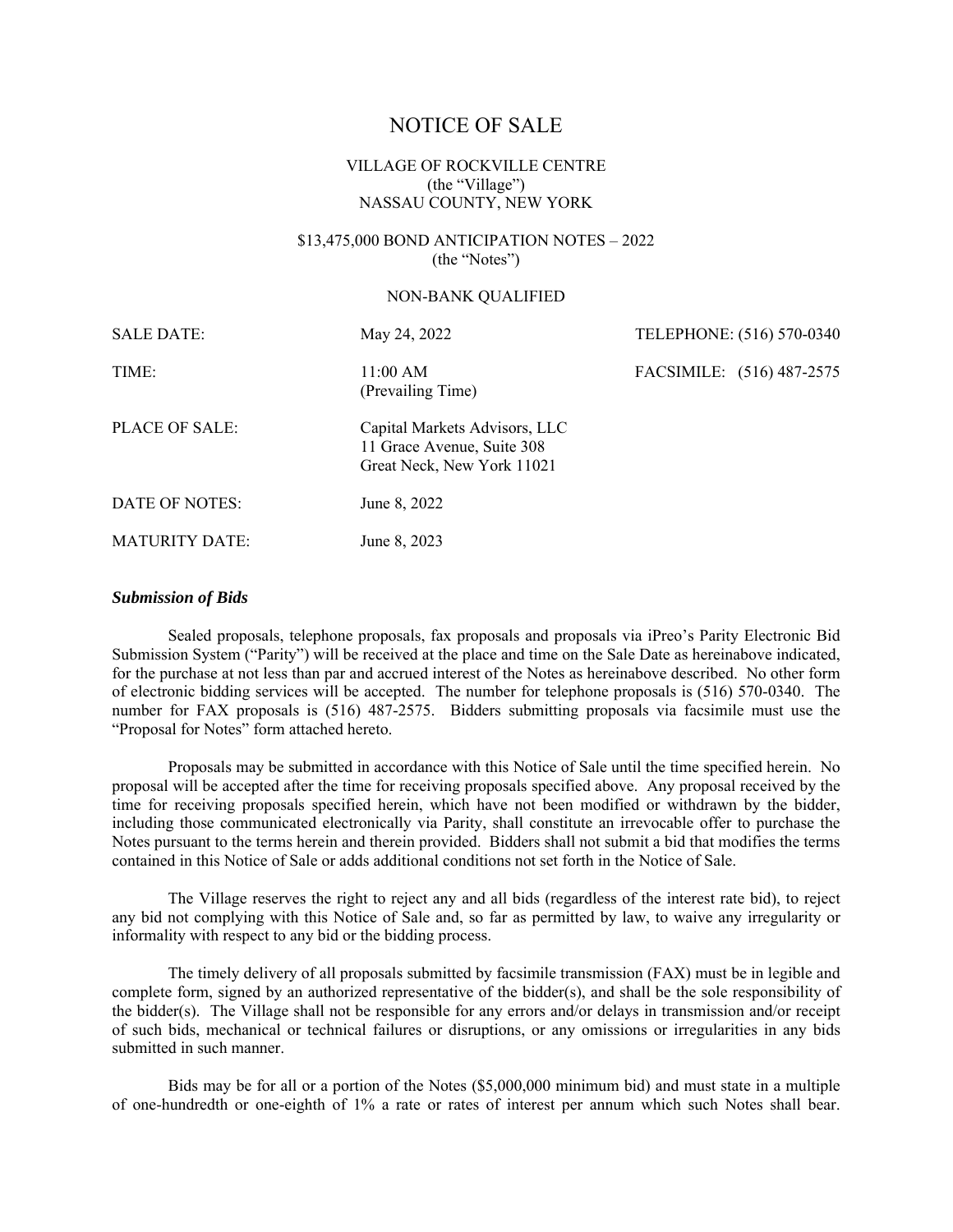Interest will be calculated on the basis of a 30-day month and 360-day year. The Notes will not be subject to prior redemption.

#### *Bidding Using Parity*

Prospective bidders wishing to submit an electronic bid via Parity must be contracted customers of Parity. Prospective bidders who do not have a contract with Parity must call (212) 849-5021 to become a customer. By submitting an electronic bid for the Notes, a bidder represents and warrants to the Village that such bidder's bid for the purchase of the Notes is submitted for and on behalf of such prospective bidder by an officer or agent who is duly authorized to bind the bidder to a legal, valid and enforceable contract for the purchase of the Notes.

Each prospective bidder who wishes to submit an electronic bid shall be solely responsible to register to bid via Parity. Each qualified prospective bidder shall be solely responsible to make necessary arrangements to access Parity for purposes of submitting its bid in a timely manner and in compliance with the requirements of this Notice of Sale. Neither the Village nor Parity shall have any duty or obligation to undertake such registration to bid for any prospective bidder or to provide or assure such access to any qualified prospective bidder, and neither the Village nor Parity shall be responsible for a bidder's failure to register to bid or for proper operation of, or have any liability for any delays or interruptions of, or any damages caused by Parity. The Village is using Parity as a communications mechanism, and not as the Village's agent, to conduct the electronic bidding for the Village's Notes. The Village is not bound by any advice or determination of Parity as to whether any bid complies with the terms of this Notice of Sale. All costs and expenses incurred by prospective bidders in connection with their registration and submission of bids via Parity are the sole responsibility of the bidders, and the Village is not responsible, directly or indirectly, for any such costs or expenses. If a prospective bidder encounters any difficulty in registering to bid, or submitting or modifying a bid for the Notes, it should telephone Parity and notify the Village's Municipal Advisor, Capital Markets Advisors, LLC at (516) 570-0340 (provided that the Village shall have no obligation to take any action whatsoever upon receipt of such notice).

If any provisions of this Notice of Sale shall conflict with information provided by Parity, as approved provider of electronic bidding services, this Notice of Sale shall control. Further information about Parity, including any fee charged, may be obtained from Parity at (212) 849-5021. The time maintained by Parity shall constitute the official time with respect to all bids submitted.

#### *Payment and Security for the Notes*

Said Notes are general obligations of the Village and the faith and credit of such Village are pledged for payment of the principal of and interest on such Notes. All the taxable real property in said Village will be subject to the levy of ad valorem taxes sufficient to pay the principal of and interest on the Notes, subject to certain statutory limitations. (See "*Tax Levy Limit Law*" in the Preliminary Official Statement of the Village dated May 10, 2022 (the "Preliminary Official Statement"), circulated in connection with the sale of the Notes, which shall be supplemented by the final official statement to be dated May 24, 2022 (the "Official Statement").

# *Award of Notes*

The Notes will be awarded and sold to the bidder(s) complying with the terms of sale and offering to purchase the Notes at the lowest net interest cost, and if two or more such bidders offer the same lowest net interest cost, then to one of said bidders offering to purchase the largest par amount of the Notes and if all of said bidders offer the same net interest cost and offer to purchase the same par amount, then to the one of said bidders selected by the Sale Officer by lot from among all said bidders.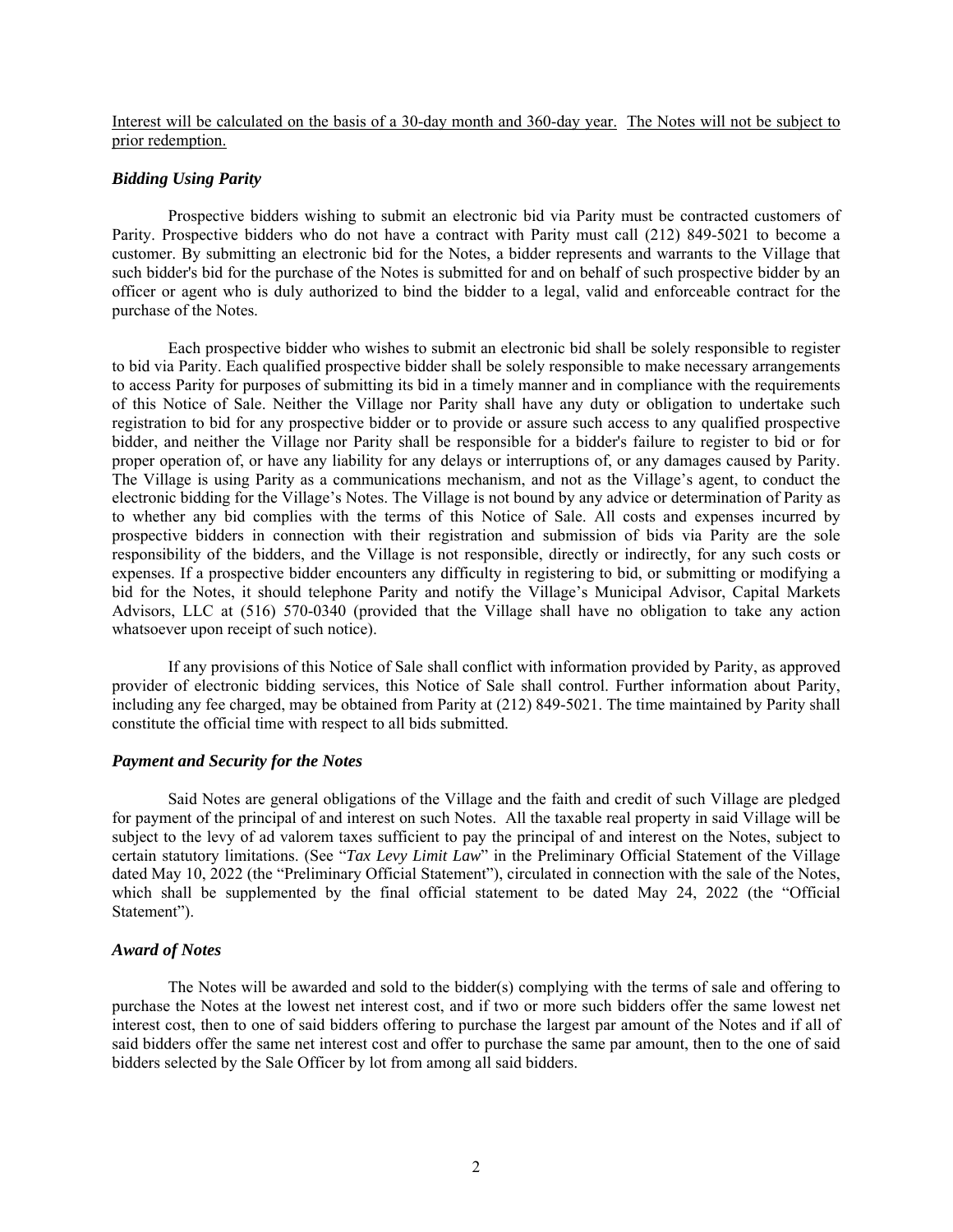The right is reserved by the Village to award to any bidder all or any part of the Notes which such bidder offers to purchase and, in the event of a partial award, the premium, if any, specified by such bidder will be pro-rated.

Award of the Notes is expected to be made promptly after opening of the bids, but the successful bidder(s) may not withdraw its proposal until after 3:00 o'clock P.M. (Prevailing Time) on the day of such bid opening and then only if such award has not been made prior to the withdrawal. The Notes will be delivered and shall be paid for on or about the Date of Notes at such place and on such business day and at such hour, as the Sale Officer and successful bidder(s) shall mutually agree.

### *Form of the Notes*

The Notes will be issued in registered form and, at the option of the purchaser, the Notes will be (i) registered in the name of the successful bidder(s) or (ii) registered to Cede & Co., as the partnership nominee for The Depository Trust Company ("DTC"), as book-entry notes.

If the Notes are registered in the name of the successful bidder(s), a single note certificate will be issued for those Notes bearing the same rate of interest in the aggregate principal amount awarded to the respective successful bidder at such interest rate. Principal of and interest on such Notes will be payable in Federal Funds by the Village, at such bank or trust company located and authorized to do business in the State of New York as selected by the successful bidder(s).

If the Notes are issued in book-entry form, such notes will be delivered to DTC, which will act as securities depository for the Notes. Beneficial owners will not receive certificates representing their interests in the Notes. Individual purchases may be made in denominations of \$5,000 or integral multiples thereof. A single note certificate will be issued for those Notes bearing the same rate of interest and CUSIP number in the aggregate principal amount awarded to such purchaser(s) at such interest rate. Principal of and interest on said Notes will be paid in Federal Funds by the Village to Cede & Co., as nominee for DTC, which will in turn remit such principal and interest to its participants for subsequent distribution to the beneficial owners of the Notes as described herein. Transfer of principal and interest payments to beneficial owners by participants of DTC will be the responsibility of such participants and other nominees of beneficial owners. The Village will not be responsible or liable for payments by DTC to its participants or by DTC participants to beneficial owners or for maintaining, supervising or reviewing the records maintained by DTC, its participants or persons acting through such participants.

CUSIP identification numbers will be printed on the book-entry Notes if Bond Counsel is provided with such numbers by the close of business on the Sale Date of the Notes, but neither the failure to print such number on any Note nor any error with respect thereto shall constitute cause for a failure or refusal by the purchaser thereof to accept delivery and pay for the Notes in accordance with the terms hereof. All expenses in relation to the printing of CUSIP numbers on the Notes shall be paid for by the Village; provided, however, that the CUSIP Service Bureau charge for the assignment of said numbers shall be the responsibility of and shall be paid for by the purchaser. DTC is an automated depository for securities and a clearinghouse for securities transactions, and will be responsible for establishing and maintaining a book-entry-only system for recording the ownership interests of its participants, which include certain banks, trust companies and securities dealers, and the transfer of the interests among its participants. The DTC participants will be responsible for establishing and maintaining records with respect to the Notes. Individual purchases of beneficial ownership interests in the Notes may be made only through book entries made on the books and records of DTC (or a successor depository) and its participants.

#### *Delivery of the Notes*

Said Notes will be delivered on or about the Date of the Notes, referred to herein, at no cost to the purchaser, in New York, New York or otherwise as may be agreed with the purchaser; however, if the Notes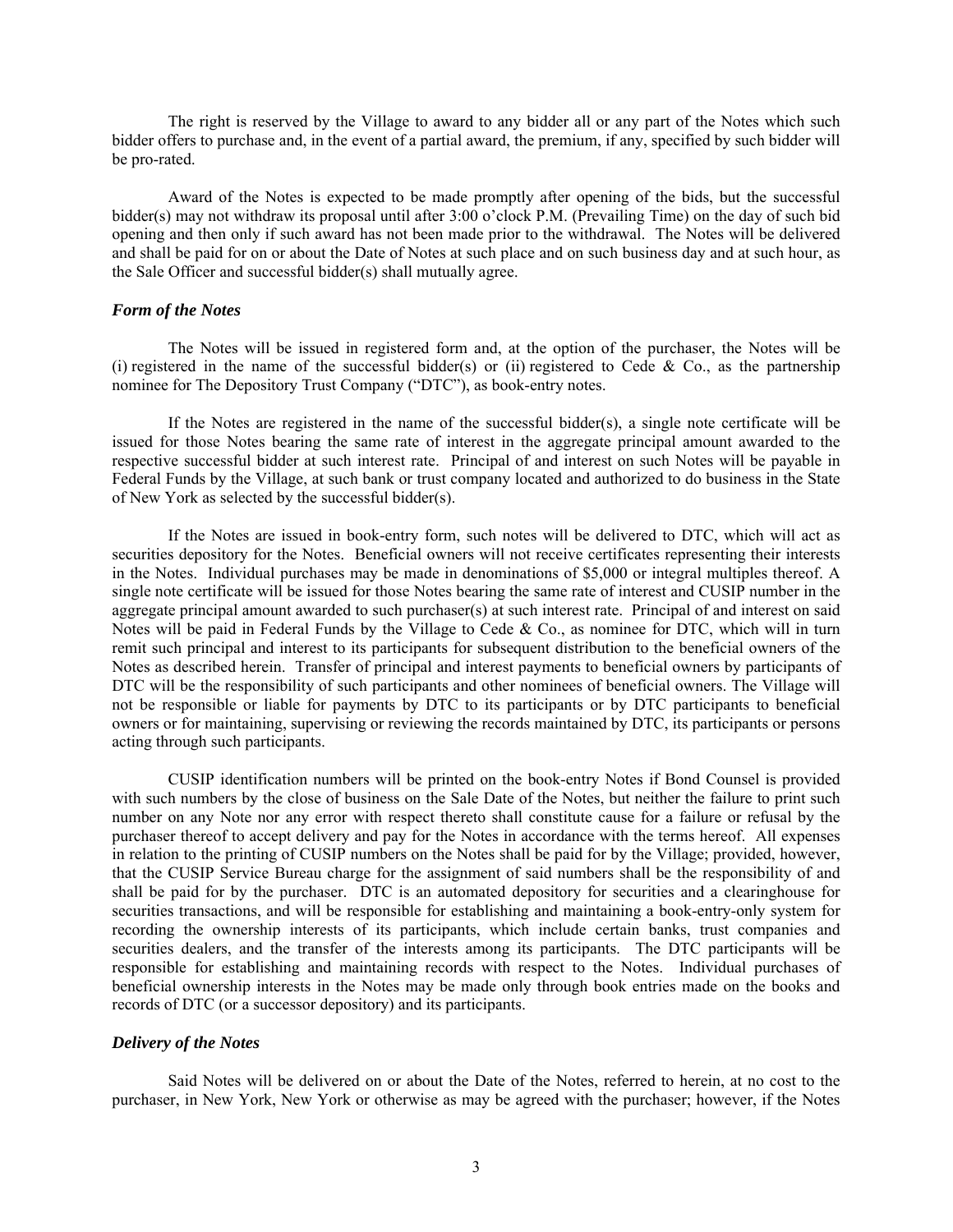are issued in book-entry only form, said Notes will be delivered to DTC. The purchase price of said Notes shall be paid in FEDERAL FUNDS or other funds available for immediate credit on said delivery date.

# *Legal Opinion*

The proposed form of the approving legal opinion of Bond Counsel is set forth in Appendix E to the Preliminary Official Statement and will be furnished to the purchaser upon delivery of the Notes.

#### *Tax Exemption*

In the opinion of Hawkins Delafield & Wood LLP, Bond Counsel, interest on the Notes is (i) excluded from gross income for federal income tax purposes pursuant to Section 103 of the Internal Revenue Code of 1986, as amended (the "Code") and (ii) exempt from personal income taxes of New York State and its political subdivisions, including The City of New York, all as described in more detail in "TAX MATTERS" in the Preliminary Official Statement. Upon delivery of the Notes, Bond Counsel will deliver an opinion regarding the tax-exempt status of the Notes substantially in the form of the approving legal opinion of Bond Counsel set forth in  $\Delta$ ppendix  $E$  of the Preliminary Official Statement.

 The successful bidder(s) may at its option refuse to accept the Notes if the opinion of Bond Counsel is not delivered or if any income tax law of the United States of America is hereafter enacted which shall provide that the interest thereon is taxable, or shall be taxable at a future date, for federal income tax purposes, and in such case said successful bidder(s) will be relieved of their contractual obligations arising from the acceptance of their proposal.

#### *Bank Qualification*

The Village will **NOT** designate the Notes as "qualified tax-exempt obligations" pursuant to the provisions of Section 265 of the Code.

## *Obligation of Winning Bidder(s) to Deliver an Issue Price Certificate at Closing*

By submitting a bid, each bidder is certifying that its bid is a firm offer to purchase the Notes, is a good faith offer which the bidder believes reflects current market conditions, and is not a "courtesy bid" being submitted for the purpose of assisting in meeting the competitive sale requirements relating to the establishment of the "issue price" of the Notes pursuant to Section 148 of the Code, including the requirement that bids be received from at least three (3) underwriters of municipal bonds who have established industry reputations for underwriting new issuances of municipal bonds (the "Competitive Sale Requirements"). The Municipal Advisor will advise the winning bidder(s) if the Competitive Sale Requirements were met at the same time it notifies the winning bidder(s) of the award of the Notes. **Bids will not be subject to cancellation in the event that the Competitive Sale Requirements are not satisfied.**

The winning bidder(s) shall, within one (1) hour after being notified of the award of the Notes, advise the Municipal Advisor by electronic or facsimile transmission of the reasonably expected initial public offering price or yield of each maturity of the Notes (the "Initial Reoffering Prices") as of the date of the award.

By submitting a bid, the winning bidder(s) agrees (unless the winning bidder is purchasing the Notes for its own account and not with a view to distribution or resale to the public) that if the Competitive Sale Requirements are not met, it will elect and satisfy either option (1) or option (2) described below. *Such election must be made on the bid form submitted by each bidder.*

(1) **Hold the Price**. The winning bidder(s):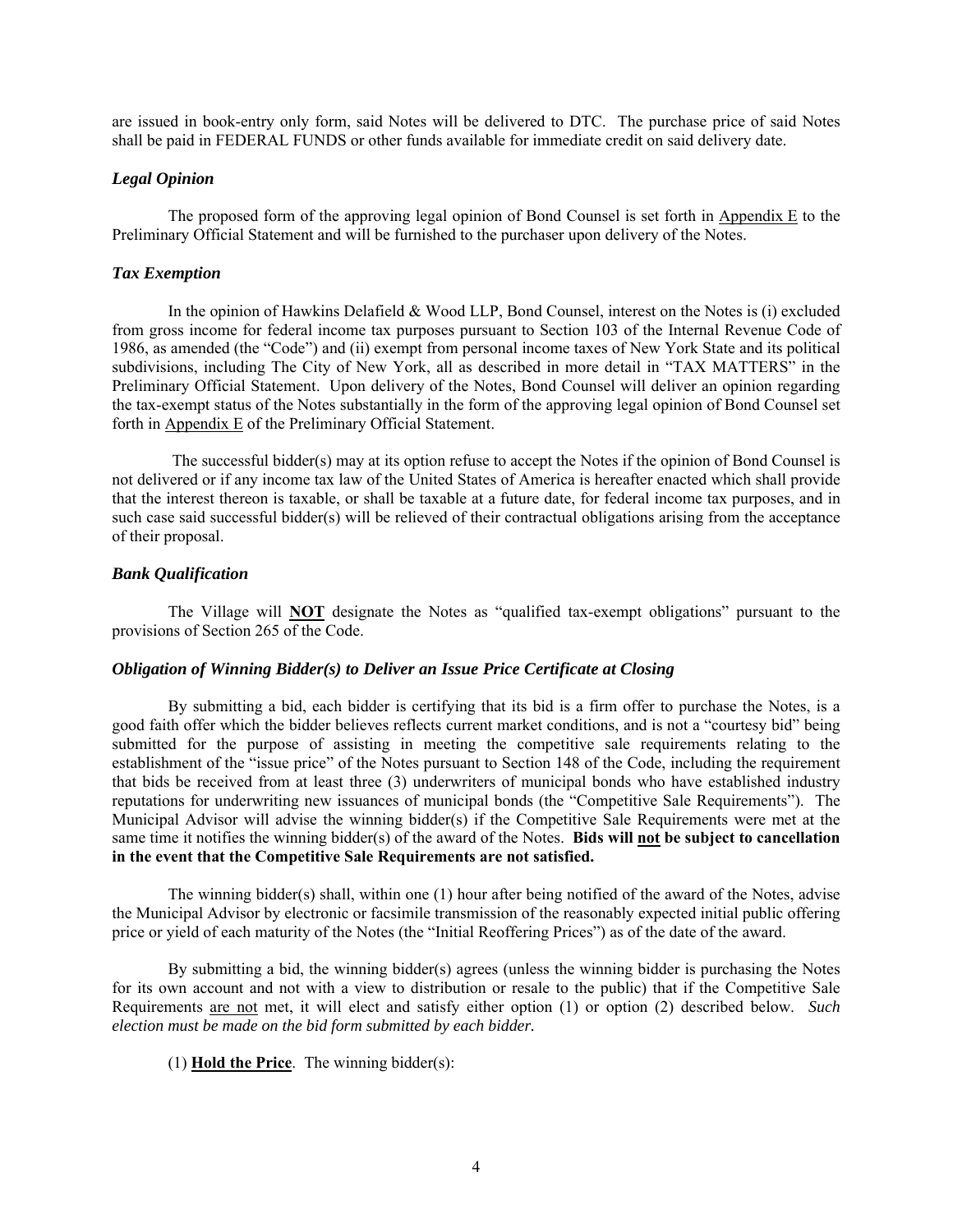(a) will make a bona fide offering to the public of all of the Notes at the Initial Reoffering Prices and provide Bond Counsel with reasonable supporting documentation, such as a copy of the pricing wire or equivalent communication, the form of which is acceptable to Bond Counsel,

(b) will neither offer nor sell to any person any Notes within a maturity at a price that is higher, or a yield that is lower, than the Initial Reoffering Price of such maturity until the earlier of (i) the date on which the winning bidder has sold to the public at least 10 percent of the Notes of such maturity at a price that is no higher, or a yield that is no lower, than the Initial Reoffering Price of such maturity or (ii) the close of business on the 5th business day after the date of the award of the Notes, and

(c) has or will include within any agreement among underwriters, any selling group agreement and each retail distribution agreement (to which the winning bidder is a party) relating to the initial sale of the Notes to the public, together with the related pricing wires, language obligating each underwriter to comply with the limitations on the sale of the Notes as set forth above.

## (2) **Follow the Price**. The winning bidder(s):

(a) will make a bona fide offering to the public of all of the Notes at the Initial Reoffering Prices and provide the Issuer with reasonable supporting documentation, such as a copy of the pricing wire or equivalent communication, the form of which is acceptable to Bond Counsel,

(b) will report to the Village information regarding the first price that at least 10 percent of the Notes within each maturity of the Notes have been sold to the public,

(c) will provide the Village with reasonable supporting documentation or certifications of such sale prices the form of which is acceptable to Bond Counsel. This reporting requirement, which may extend beyond the closing date of the Notes, will continue until such date that the requirement set forth in paragraph (b) above for each maturity of the Notes is satisfied, and

(d) has or will include within any agreement among underwriters, any selling group agreement and each retail distribution agreement (to which the winning bidder is a party) relating to the initial sale of the Notes to the public, together with the related pricing wires, language obligating each underwriter to comply with the reporting requirement described above.

For purposes of the "hold the price" or "follow the price" requirement, a "maturity" refers to Notes that have the same interest rate, credit and payment terms.

Regardless of whether or not the Competitive Sale Requirements were met, the winning bidder shall submit to the Issuer a certificate (the "Reoffering Price Certificate"), satisfactory to Bond Counsel, prior to the delivery of the Notes stating the applicable facts as described above. The form of Reoffering Price Certificate is available by contacting Bond Counsel or the Municipal Advisor.

If the winning bidder has purchased the Notes for its own account and not with a view to distribution or resale to the public, then, whether or not the Competitive Sale Requirements were met, the Reoffering Price Certificate will recite such facts and identify the price or prices at which the purchase of the Notes was made.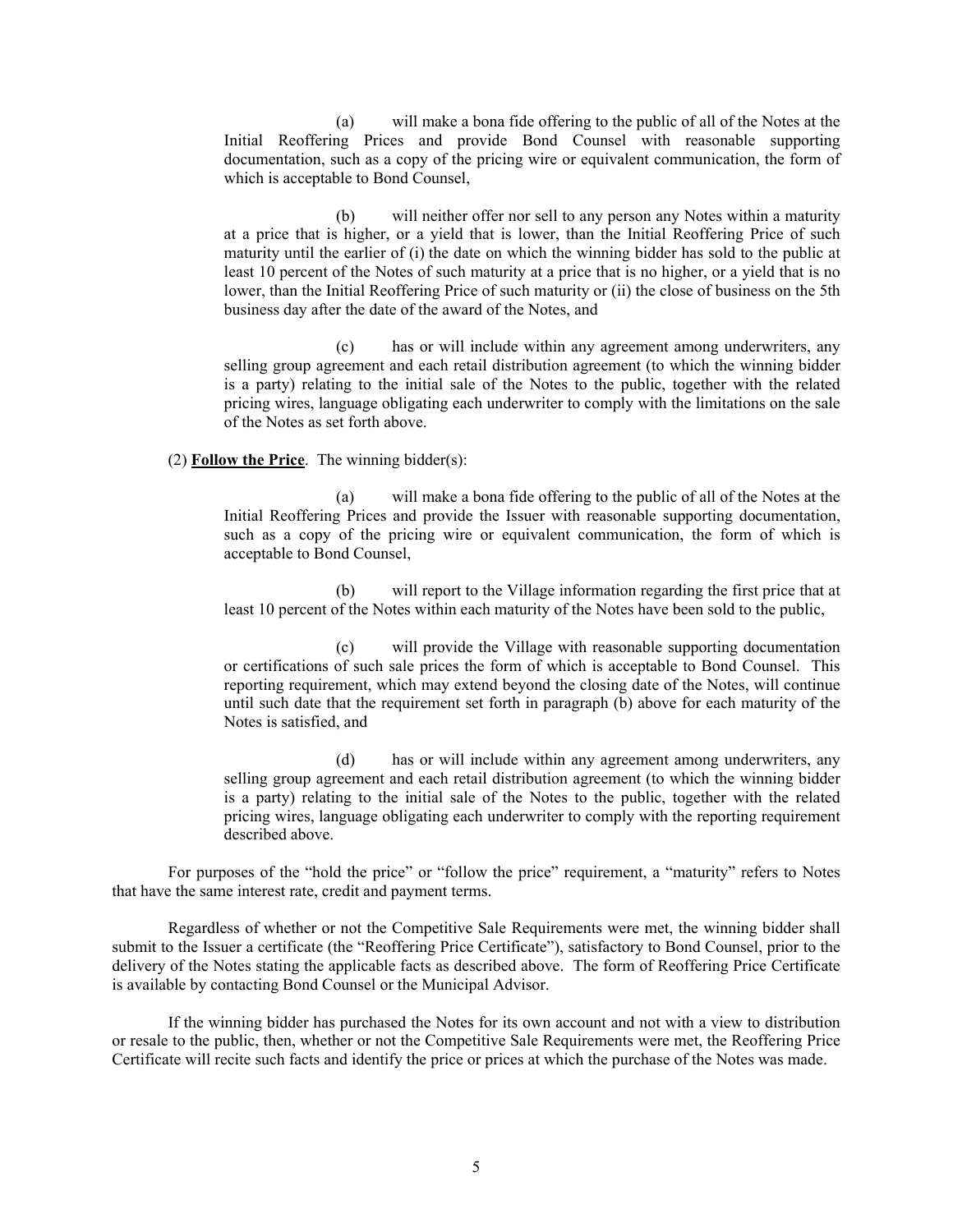For purposes of this Notice, the "public" does not include the winning bidder or any person that agrees pursuant to a written contract with the winning bidder to participate in the initial sale of the Notes to the public (such as a retail distribution agreement between a national lead underwriter and a regional firm under which the regional firm participates in the initial sale of the Notes to the public). In making the representations described above, the winning bidder must reflect the effect on the offering prices of any "derivative products" (e.g., a tender option) used by the bidder in connection with the initial sale of any of the Notes.

#### *Official Statement, Undertaking to Provide Notices of Events and Compliance History*

The Village will provide a reasonable number of Official Statements to each successful bidder within seven (7) business days following receipt of a request therefor made to the Village and its Municipal Advisor. Such request may specify the applicable (a) offering price, (b) selling compensation, (c) rating, (d) credit enhancement and (e) identity and complete name of such bidder and any participating underwriters, and if so, the Preliminary Official Statement will be modified or supplemented by the information so specified. Neither the Village nor its Municipal Advisor shall be liable in any manner for any delay, inaccuracy, or omission on the part of any successful bidder with respect to such request, nor shall the Village's failure, as a result thereof, to provide the Official Statement within the above time period, constitute cause for a failure or refusal by such bidder to accept delivery of and pay for the Notes in accordance with the terms hereof.

The Preliminary Official Statement is in a form "deemed final" by the Village for purposes of Securities and Exchange Commission Rule 15c2-12 ("Rule 15c2-12"), but may be modified or supplemented as noted above. In order to assist bidders in complying with Rule 15c2-12 and as part of the Village's contractual obligation arising from its acceptance of the proposal of the successful bidder(s), at the time of the delivery of the Notes the Village will provide an executed copy of its "Undertaking to Provide Notices of Events" (the "Undertaking"). *The form of said Undertaking is set forth in Appendix G to the Preliminary Official Statement.* 

Except as otherwise set forth in the Preliminary Official Statement (see the caption entitled "DISCLOSURE UNDERTAKING"), the Village is in compliance in all material respects with all previous undertakings made pursuant to Rule 15c2-12 during each of the past five years.

#### *Documents Accompanying the Delivery of the Notes*

The obligation hereunder to deliver or accept the Notes pursuant hereto shall be conditioned on the delivery to the successful bidder at the time of delivery of the Notes of: (i) the opinion of Bond Counsel; (ii) a certificate of the Village Attorney, dated the date of delivery of the Notes, to the effect that there is no controversy or litigation of any nature pending or threatened to restrain or enjoin the issuance, sale, execution or delivery of the Notes, or in any way contesting or affecting the validity of the Notes or any of the proceedings taken with respect to the issuance and sale thereof or the application of moneys to the payment of the Notes, and further stating that there is no controversy or litigation of any nature now pending or threatened by or against the Village wherein an adverse judgment or ruling could have a material adverse impact on the financial condition of the Village or adversely affect the power of the Village to levy, collect and enforce the collection of taxes or other revenues for the payment of its Notes, which has not been disclosed in the Official Statement; (iii) a certificate of the Village Administrator/Clerk-Treasurer to the effect that as of the date of the Official Statement and at all times subsequent thereto, up to and including the time of the delivery of the Notes, the Official Statement did not and does not contain any untrue statement of a material fact or omit to state a material fact necessary to make the statements herein, in the light of the circumstances under which they were made, not misleading, and further stating that there has been no adverse material change in the financial condition of the Village since the date of the Official Statement to the date of issuance of the Notes (and having attached thereto a copy of the Official Statement); (iv) certificates signed by the Village Administrator/Clerk-Treasurer evidencing payment for the Notes; (v) a signature certificate evidencing the due execution of the Notes, including statements that (a) no litigation of any nature is pending or, to the knowledge of the signers, threatened, restraining or enjoining the issuance and delivery of the Notes or the levy and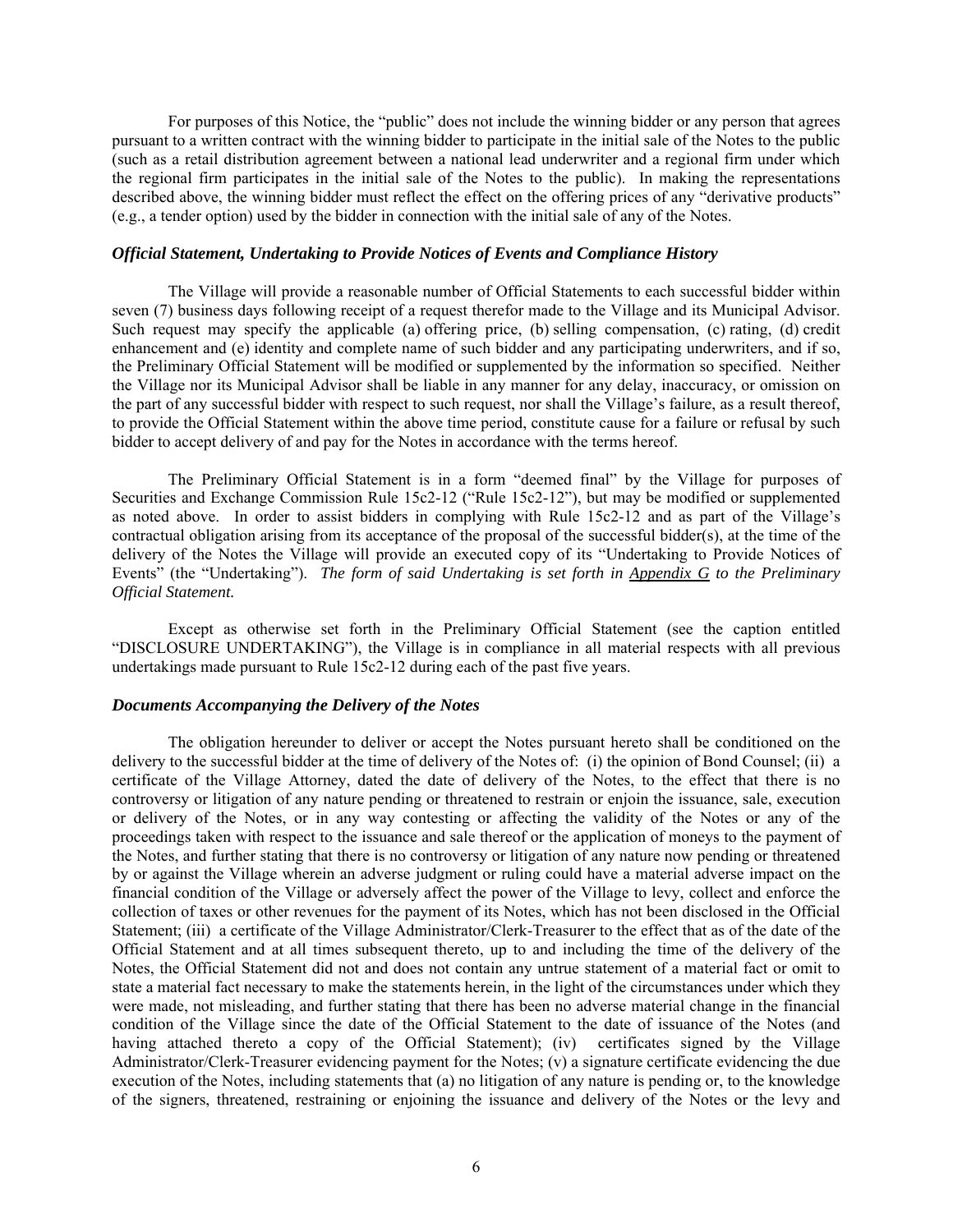collection of taxes to pay the principal of and interest thereon, nor in any manner questioning the proceedings and authority under which the Notes were authorized or affecting the validity of the Notes thereunder, (b) neither the corporate existence or boundaries of the Village nor the title of the signers to their respective offices is being contested, and (c) no authority or proceedings for the issuance of the Notes have been repealed, revoked or rescinded, and (vi) Tax Certificate executed by the Village Administrator/Clerk-Treasurer, as described under "TAX MATTERS" in the Preliminary Official Statement.

# *Contact Information*

The Village's contact information is as follows: Mr. Dennis Morgan, Village Comptroller, (516) 678- 9228, dmorgan@rvcny.us.

Copies of this Notice of Sale and the Preliminary Official Statement prepared in connection with the sale of the Notes may be obtained upon request from the offices of Capital Markets Advisors, telephone number (516) 570-0340 or by visiting www.capmark.org.

# VILLAGE OF ROCKVILLE CENTRE NASSAU COUNTY, NEW YORK

By: /s/ Nancy Howard

Village Administrator/Clerk-Treasurer

Dated: May 10, 2022